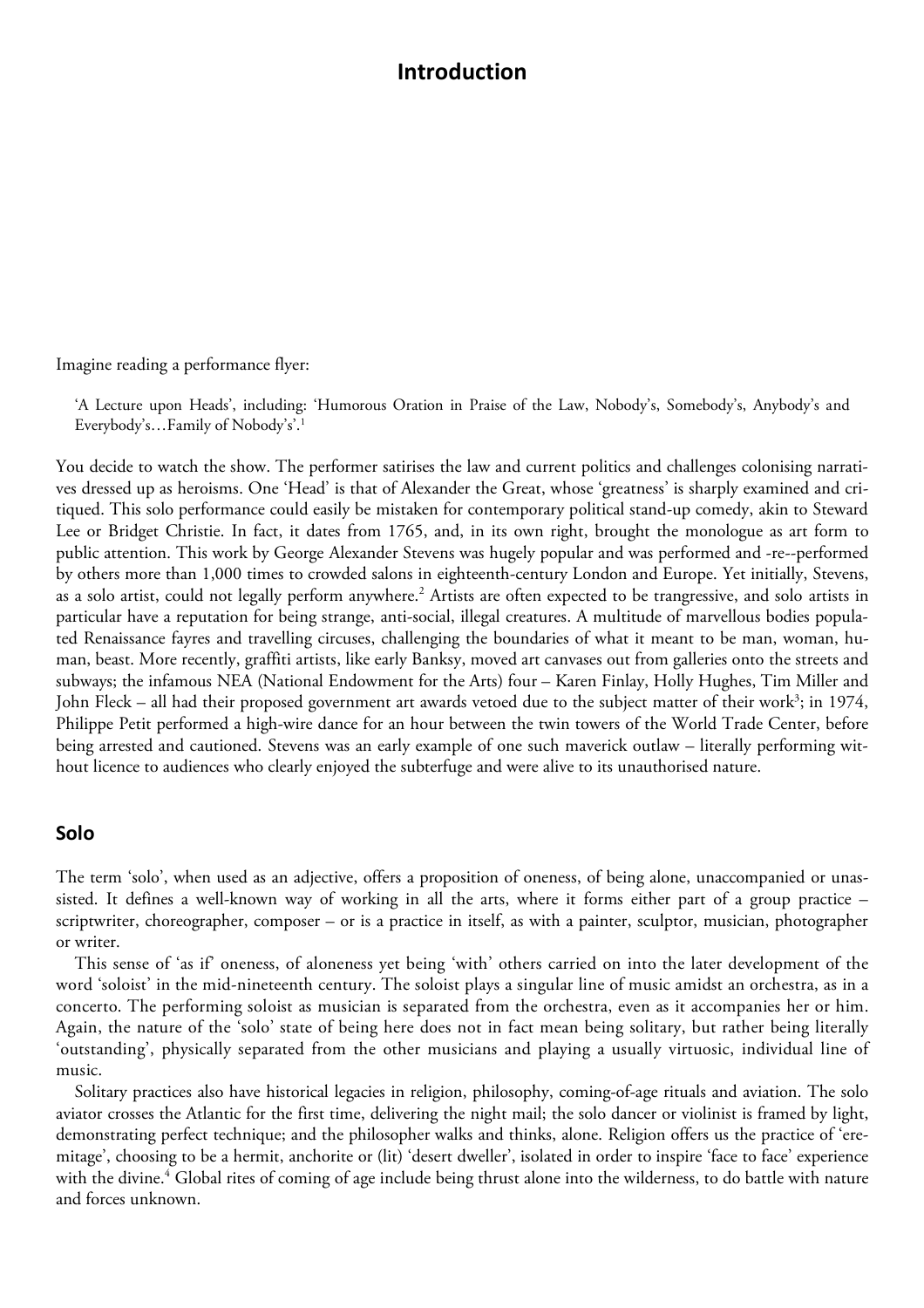### **Defining Solo and the Focus of this Book**

I am working with a definition of 'solo' in a making and performing context as being where one person is responsible for creating and holding the vision of a piece of work, from idea to performance, although others may be involved in its making. It is important here to add that an overly simplistic view of the solo performer as singular, working entirely alone and in isolation, is not the theme of this book, or a true reflection of practice. The practitioners included here make and perform solo and balance at least three roles: those of deviser, director and performer. It will also emerge in the interviews that the artists concerned firstly make regular use of others in their working processes, and secondly, collaborate 'with' their audiences in a way that makes them far from alone.

Whilst there is clearly a wide variety of solo theatre and performance forms, operating across both popular and experimental work and across arts disciplines, this book specifically focuses on the 'postdramatic' end of the spectrum of solo theatre practice – work that, among other things, goes beyond the primacy of a script.

'Further', the focus of this book is on solo *making* processes: what they are, how they are carried out and what they can entail. With the advent of popular media, YouTube, Vimeo and webcasts of live events, we have unprecedented access to versions of live theatre work. But we seldom have access to how that work is made – to the rehearsal space, which can be in a studio or at home, and the many detailed processes that go into creating a production. What often fails to reach audiences is the labour, expertise and craft involved in making. What is at stake is an invisibility and potential lack of valuing of these processes. This has consequences for funding and generally for the status of the work. However, talking about how one makes something is hard, and, at times, perhaps impossible – to rationalise what can sometimes be intuitive or non-verbal. This gap between doing something and speaking about doing something can, however, be acknowledged, without giving up on the attempt to verbalise and share knowledge. Practitioners themselves have multiple insights to contribute and can offer one important, informed version of what they do. These kinds of personal accounts are notable by their absence in the public arenas – for example in academic publishing or newspaper critical columns.

As an arts educator, I teach acting and theatre making. Questions of value, like 'What is good work and how do you make it?' are critical in the academy. Susan Melrose, writing on performance-making processes, asks pertinent questions about expertise in the arts, like what is it and how do we get it? What does it look like?<sup>5</sup> Such questions need explicit answers, as we charge students to learn theatre expertise and assess them on what they have learned. This book offers numerous examples of expertise relevant to the above questions.

In a sense, our wider culture idolises the soloist. We have never before been so engaged with the cult of celebrity, the 'stars' who may be virtuosic or simply notorious. The twenty-first century viciously fosters individualism, in ever-expanding global capitalist economies, and yet people have never been so homogenised. There is pressure to both conform and also be 'unique', as individuals and even as a nation. In the UK, in a post-Brexit climate, we are engaged in a geopolitical wrestling match between the illusion of an individual nation state and deep knowing of the ultimate power of the collective. It seems a useful skill, at present, to be able to negotiate individual ambition, desire, obsession and interest with group intelligence, expertise and strengths.

In a small way, these conversations about solo making contribute ideas to this debate. The practitioners interviewed make work they care about. They have something to individually say, and do, in performance. They also model ways of working which embrace collaboration and perform collages of multiple voices and viewpoints. The North American writer Richard Sennett, who has written on expert crafting and collaboration, identifies contemporary society as offering two brutal and simple edicts: 'us against them' coupled with 'you are on your own' (2012: 280). These solo practitioners speak of enjoying creative spaces where they can be deeply on their own, precisely because they are also severally connected with other practitioners, makers, producers and audiences – alone with others.

### **A Very Brief History of Solo Performance**

The term 'solo' means something different in theatre, dance and arts practices. My focus of discussion here is on solo drama, theatre and performance practices, which inevitably have a complex, intertwined history and of which I offer here a brief suggestion of the rich variety. One can begin in the oration and monologues of Greek address and the tales of minstrels, fools and medieval travelling artists, messages directed to the populace as well as their rulers. Subversion was and is written into fooling, an early example of satire and humour used to couch often serious messages of social dissent and critique. For wider public consumption, fayres and circuses, like Bartholomew Fayre of seventeenth- and eighteenth-century England, provided arenas for the parade of solo entertainment: freaks, special acts, acrobats, magicians and fortune tellers who created intimate one-to-one performances, provoking and challenging their audiences with tricks and transformations. The monologue as oratory or lecture continued and grew in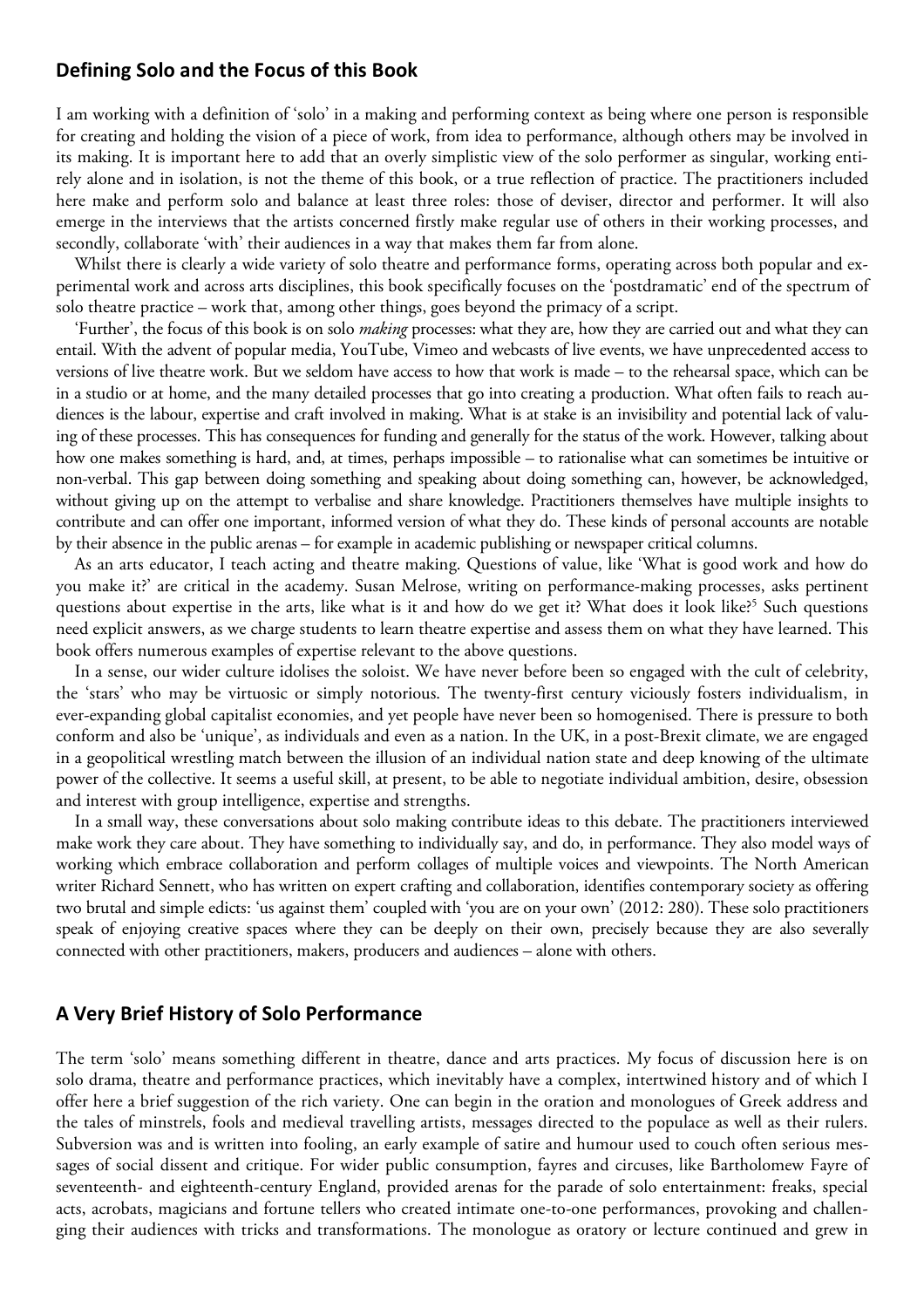popularity during the Restoration in the UK with satirists like Stevens and Foote performing the *Lecture upon Heads* (1765) or *The Diversions of the Morning* (1747). These specific examples of early solo performance from the eighteenth century lay some foundations for characteristics and ideas about it, which later recurred. These include solo having an ambiguous status, 'illegitimate' yet very popular, crossing social activity boundaries, as both artistic performance and social event. Later on, this was further developed in traditions of Victorian old time music hall in the early nineteenth century and in comedy, stand-up and cabaret. It aimed to be of widespread appeal, frequently satirical and self-reflexive, with both performers and audiences holding a beer in the hand.

The monologue gained traction as drama in the 'monopolylogue', where one person plays several roles, like Charles Matthews's early three-act multi-character farce *At Homes* (1818) and William Gillette's Sherlock Holmes (1899). Moving into the next century, other popular and equally enduring solo work included further variations on the monologue form in dramatic biographies of famous individuals' lives, for example Hal Holbrook's *Mark Twain Tonight!* (1954), numerous performances about Gertrude Stein (Pat Carroll, 1970), *The Belle of Amherst* and *Bronte* (Julie Harris, 1976). This kind of portrayal emphasised the skill of the actor, in playing a character other than themselves. A related 'showcase' model is the monodrama written for a particular individual performer. Well-known examples include Jean Cocteau writing *Le Bel Indifférent* for Edith Piaf, first performed in 1940, and Samuel Beckett writing *Krapp's Last Tape* in 1957 for Patrick Magee, Marisa Fabbri in *The Bacchae* (1976), and more recently Simon Callow in Peter Ackroyd's *The Mystery of Charles Dickens* (2012). This work again contributes to the association of solo work with performing virtuosity: the performer inhabits and switches between different characters, using spoken word, gesture, movement, and costume to represent the dramatic narrative.

A later, very different kind of monopolylogue work moving into postdramatic terrain is the solo verbatim theatre of Anna Deveare Smith. In it, she engages with real people and issues, most famously in situations of political or racial conflict. Her most well-known solo works include *Fires in the Mirror* (1991) and *Twilight, Los Angeles* (1992). However, Deveare Smith makes no attempt to use theatrical signifiers such as costume or light or mise-en-scène to create an illusion of 'being' these people: she works solely with voice, gesture and their edited narratives, to 'walk in their words'.6 She performs a more fluid, inter-subjectivity: the multi-vocal montage of 'American' voices into which her own is mixed.

Solo performance is also prevalent in theatre forms that do not rely on dramatic narrative as the primary organising structure. Work in the *Commedia dell'arte* tradition, ranging from Dario Fo's religious satire *Mistero Buffo (1988)* with to the inclusion of vaudeville in Geoff Hoyle's *The Fool Show* (1988) and Stephen Wade's *Banjo Dancing* (1979), all prioritise strong performer presences rather than character and situations rather than plot structure and allow improvisation into the performance.

Comedy has a long tradition of solo working, traditionally occurring in a sociable environment. The 'joke' as a primary motif introduces the extreme dynamic within which much solo comedy performance operates, starkly revealing both performer skill and ever-present potential failure. In its live mode, it also relies strongly on an intimate connection with the audience, who are near and who can engage in live, direct and often confrontational address. Bryony Kimmings comes from this tradition of club stand-up, and this is evident in her very close tracking of the audience. Earlier traditions of magic and cabaret, started in Paris in 1881, also centralised the solo performer, and while cabaret's heyday was in the early part of the twentieth century, one can connect to it later developments of a particular strand of performance art. In New York in the 1980s and 1990s, and fast-made, trashy performance art experimented with new solo forms and invited in new audiences. Wendy Houstoun similarly locates London both in the 1980s and in 2010 as a time where such multi-disciplinary solo experimentation also flourished. She speaks of small London pub venues like the Rosemary Branch (Islington), the Hemingford Arms (Islington) or the Oxford Arms (Camden) and later Greenwich Town Hall, home of Friday Night Cabaret, as important small venues where diverse short pieces of solo material could be shown.

Moving across disciplines, visual art practices in the 1930s and the art of the Dadaists and Surrealists moved art work out of formal galleries, which placed specific value on it in relation to a commercial market, and presented instead in temporary exhibition spaces<sup>7</sup>. They went onto the city streets with the ambulatory work of the Situationists and subsequent site-specific graffiti and public art. This laid the groundwork for the solo site-specific work of Pearson, Houstoun and Baker.

Developing out of fine art in the USA in the 1960s, with parallels in Europe in 'action art', pursued by Beuys and others, performance art was and is typically performed solo (even though, interestingly, its immediate predecessor, the 'Happenings' of the 1950s, were typically group events). Performance art developed in the UK ten years after its USA counterpart and arose out of different initial contexts.8 Historical performance art practices brought live performance into gallery settings and out to other sites. It offered solo autobiographical monologues and task-based processes of working, emphasising endurance over time, or the carrying out of a single concept rather than a series of actions as in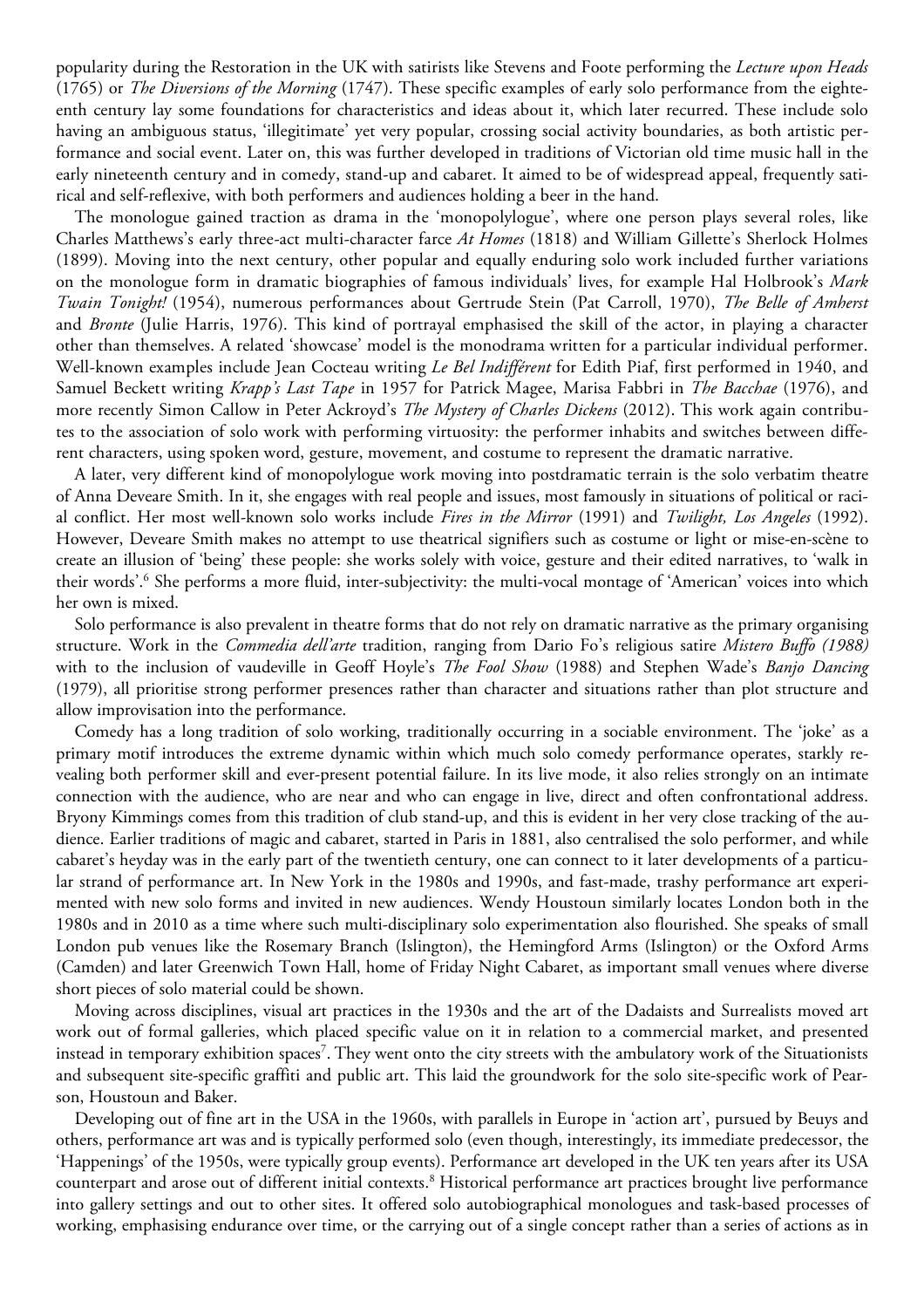theatre. Bobby Baker helped create these traditions.

### **My Solo Practice**

For my own part, this work grew from my previous engagement in solo performance practice. I started making solo work in 2003, exploring my mixed ethnicity, and a number of questions came up in doing this, which I then put to other solo makers. These included how to have multiple voices in a solo, the different kinds of collaboration possible within solo working, how to work with important contemporary issues which concerned me (ethnic discrimination, geopolitics, population control, adoption) without seeming like a mad preacher and completely losing my audience, the art of folding in humour and lightness to weightier topics. Added to this, I also questioned how to work beyond autobiography and a number of other issues. I wondered how other people dealt with these, behind the necessarily closed doors of studio practice, particularly those who had been doing it for a long time. In 2004, in a lab with the Solo Contemporary Performance Forum, it became evident that these and other issues were shared by most other solo practitioners. Following that experience, I sought a more intensive way to address the questions. I undertook a series of extended interviews with six solo performance makers whose work I admired, which now form the basis of this book. I was fortunate enough to be given this very generous and privileged access to their thinking and reflection.

#### **The Practitioners**

The practitioners included in this book are Bryony Kimmings, Bobby Baker, Tim Etchells, Mike Pearson, Wendy Houstoun and Nigel Charnock. I chose solo practitioners with backgrounds in either theatre, Live Art or dance, who work within a 'theatre event' idea of performance,<sup>9</sup> namely they all priortise experiment, and consciously use and abuse theatre conventions, devices and frames.

Bryony Kimmings performs funny, vibrant, trashy, no-holds-barred solo performance, addressing her audience directly: 'Hello My name is Bryony…', and then launching into an aural and visual feast of spoken autobiographical monologues, songs and dances, with numerous objects. She is provocatively autobiographical, as in her infamous first solo *Sex Idiot* (2010), where she challenges notions of sex and the body as individualised or privatised by inviting the audience to cut off and contribute some of their pubic hair, which she gathers and makes into a moustache. She works as a theatre activist, speaking about current uncomfortable social and health issues such as cancer, sexual diseases, mental health, the policing of children's imaginations and child poverty. She manages this subject matter with a detailed light touch and a performed persona, which she allows to be both simultaneously likeable and annoying, funny and serious, tough and vulnerable. This is a ludicrously honest approach, allowing diverse and contradictory perspectives into the work, and reflects the true complexity of her subject matter.

Tim Etchells is a highly experienced writer, director and performer, known for his work with the theatre collective Forced Entertainment but also perhaps less known for his solo work, which he has engaged in simultaneously for many years. This includes theatre and video performance, books, and neon sign writing, installation and gallery exhibitions. He has worked for years around the question of what theatre needs or does not need, to exist, function and entertain. He also explores what artwork can do on a page, stage, and gallery space or in digital form. He has an acute dramaturgical and compositional sensibility – an expertise in standing back, to view a theatre piece as an 'economy' or working system which needs fine tuning, both in rehearsal and in performance. He is a quiet maverick with a performance persona that disarms through being casual and seemingly everyday, and yet beneath this lies a master orchestrator, composing intricate work with the random materials he has been sent by others. The result is often complex and dark and requires work from the viewer, whom he coaxes and deceives into thinking all is safe and easy. In his own working process, he emphasises the need for reflective time and solitary contemplation. Solo working fits him well, being perhaps a familiar state for a person who does a lot of writing as part of his practice.

Wendy Houstoun's solo work and the ways she speaks about it reveal clearly her strong physical and dance expertise. She prioritises physicality, her body and its intelligent knowing. Her early foundational work with the dance theatre company DV8 and Ludus Dance clearly informs this, as does her creation of subsequent numerous solos. She offers up what she refers to as personal manifestos in performance form. She uses dance, spoken word and film, to observe and transpose the state of the world into her work. Her performance persona is often contradictory; low-key, oblique, pedestrian and yet clearly propelled by an underlying anger and critique. She is a master at working with energetic states, frequently changing the dynamic of the work, disarming an audience who may expect to be told verbally but who are shown, physically, instead.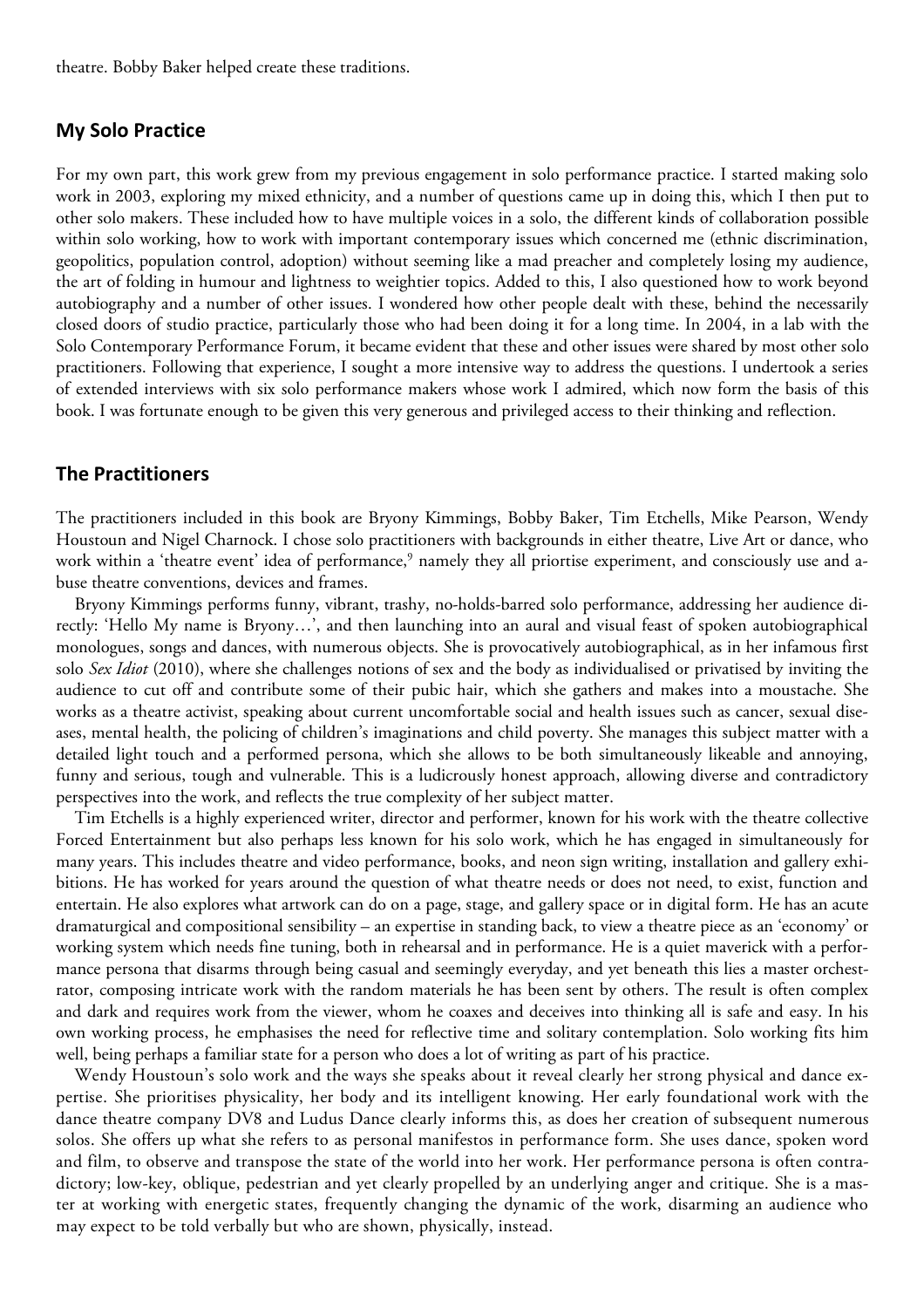Laughter formed the baseline of Bobby Baker's interviews. Her approach to speaking and to making work shares irreverence and a furious exuberance that is also present in conversation with her. And she certainly is a conversationalist – her interview is packed full of examples of how she uses discussion to advance her making processes. Baker has been making performance work for more than forty years, highlighting in part how our contemporary image of a woman still remains buried under inaccurate notions of the so-called domestic realm: of (grand) motherhood, shopping, housework, mental health and family. As you might expect of a person coming from visual art, her work often begins with objects and specific locations, which she orchestrates with great dexterity, weaving them around her autobiographical narratives. She populates her work with many Bobby Bakers – from mother to cabaret dancer to grandmother to artist to wife to social activist to mental health patient, while always playing with the tone and aim of what she does, to challenge, disconcert, woo, engage and tickle her audience. She works with enormous detail, precision and patience to create works that look chaotic, temporary and messy. A thrilling mess; of objects, music, words, songs – all spilling out over tablecloths and baths, church floors and fields. Baker also speaks freely about intuitive working, which she mixes into her precisely planned work, to great effect.

Mike Pearson is most often known for his large-scale, spectacular site work such as, with Cardiff Laboratory Theatre and Brith Goff in the 1970s and 1980s. But he has also made recurrent, small-scale solo work throughout his long career. His are the aesthetics of extremity, challenging himself to learn and explore. He 'excavates' places, draws out their histories and stories and re-performs these to the communities who live there. His solo work has drawn out of him the ability to perform long monologues, akin to Greek tragedies, where he does not leave the stage and speaks continually. The opposite end of this is his creation of audio walks where he himself is absent and it is instead the audience who 'perform' the work, to explore place and story. He has also been an academic for the past twenty years and has written three books on performance, site and making, which illustrate his dramaturgical and precise compositional approach, also clearly manifest in the interviews.

Nigel Charnock died in 2012, subsequent to these interviews. He could be affectionately described as an 'exquisite irritant', in life, interview and performance. From his early work with DV8, his performances were provocative, high energy, vibrant and loud. His choreographic approach was relentlessly physical, precise and clear, informed by his dance training and continued pursuit of both technical and improvisatory excellence. He embraced contradiction, tension, argument and passion, alternately praising and insulting his audiences. His solo work was unashamedly autobiographical, giving form to his concerns about huge subject areas such as life, relationships, death, men and women. He performed high-status personae – he was not one for low-key humility. You got what you saw and as an audience you had to be involved. He went out to his audiences, sweated on them, and threw real sweets and metaphorical grenades, simultaneously. He was passionate about the state of the world and highly critical of our dubious place within it, furious at the English's contempt for performance, but always insistent that he enjoyed his work and working.

As is evident, these interviewees come from different disciplines within performance. Between them, they create a wide range of solo work as site-specific theatre, audio walks, autobiographical monologues, stand-up, physical theatre, cabaret, dance-theatre, live and performance art, durational events and performance lectures. What they share is a clear connection to what is now often termed 'postdramatic' performance practices.10 They do not work with representing a scripted, dramatic narrative but instead experiment with multiple media to explore thematic interests and events arising out of the live theatre situation and their relationship with their audience. Theatre labours under the strong expectation of telling a story, and all theatrical elements are employed to serve this telling. Postdramatic work liberates space, time, writing, light, sound and also the actor and the audience from serving the story and instead allows them to become the story itself. Performance becomes an event, not a tale told. Solo postdramatic work, made by all these interviewees, works in the above ways. Solo performance intensifies the postdramatic audience–performer relationship. There is one axis of communication, between these two central protagonists – the audience and the performer.

#### **Some Similarities and Differences**

What emerges from this book is a rich and varied set of articulations about how solo performances can be made, with some shared ways of working evident as well as multiple differences. Differences inevitably arise in the interview discussions themselves – different topics and preoccupations emerge as between one interviewee and another, not to mention the different ways of speaking about work. In addition, the interviews reveal different motivations for working, different methods of making work and different compositional styles.

Shared meeting points abound, in different configurations. So Pearson and Etchells shared a strong overarching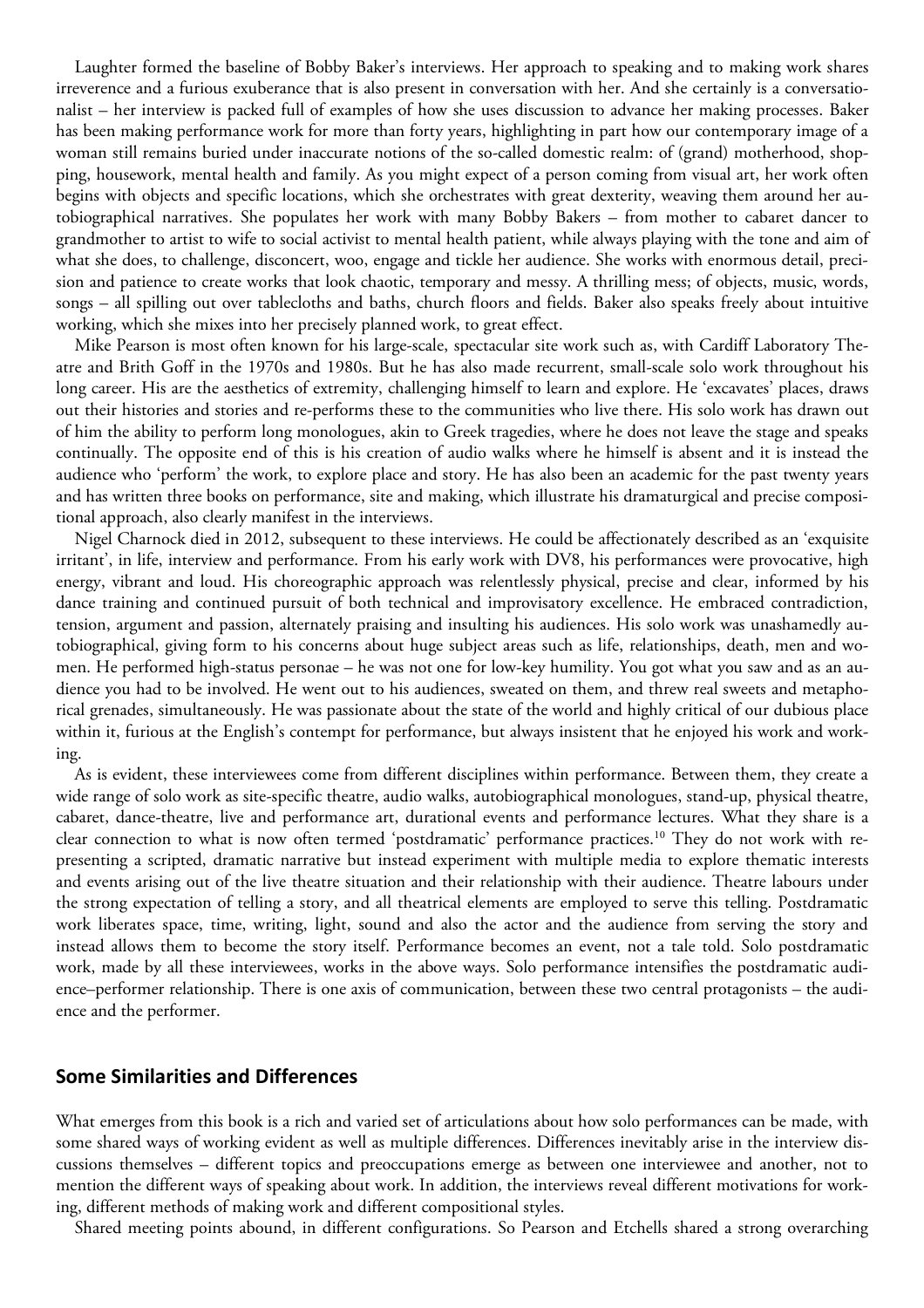compositional perspective on the work even before it was made, Etchells speaking about it as an 'economy' or game, Pearson as dramaturgy, a timeline with blanks to be filled in. Baker and Kimmings share a prioritisation of their use of objects to bounce off ideas and narratives, 'step by step' with Baker and a strong use of humour wrapped around the issues they are passionate to discuss. Houstoun and Charnock prioritise physical improvising, thirty seconds of making choreographic material a day, 'just getting in there and doing it,' as ways they gather material.

The performance persona created by these different practitioners revealed elasticity in the kinds of energy and qualities involved. All shared the need to be able to hold the space alone, have good timing, physicality and control. Energetically, however, they varied between the high--octane fuelled energy of Charnock to the lower key, controlled rhythm of Houstoun. Etchells comes in low to the ground, casual and subtly menacing, Kimmings is friendly, funny, sharp and direct. Pearson is helpful, a guide, a demonstrator, enabler and family raconteur, Baker uncomfortable, awkward, funny and sharp. One persona works no better than the others – all work within the mix of the rest of the performance. All, however, must ultimately use great skill and control to perform alone, even when the performance signals a chaos. Kimmings and Houstoun spoke of developing their work further through performing it – Kimmings with precise questionnaires, Houstoun with feedback from fellow artists afterwards.

All the practitioners share a commonality as a set of people deeply absorbed in issues of their time, engaging with the world they live in and current problems and possibilities, ranging from issues of women's role in society to sexual disease, mental health, disappearing landscapes, child poverty, duality and existence, and include the subject of performance itself, its limitations and possibilities, They all reveal a clear vision within their work, as well as abilities to collaborate with friends, experts, and their audiences. They are all committed to specific detailed working, enjoying the precision that solo working affords. They all spoke of a deep awareness of their audiences' needs, desires, and live responses and interact with them in numerous ways, from mental to physical interaction.

#### **Some Key Points from the Interviews**

My own research into the specifics of the solo-making context was hugely enriched by these interviews, where distinctions, problems, enjoyments and challenges particularly facing solo makers were discussed. The work confirmed my hunch that solo making was not an individual and isolated way to make work but part of a systemic method of performance production, connected to working with others and aesthetic, disciplinary, economic, and political concerns and practices. They revealed some shared challenges around the need to simultaneously be deviser, director and performer, and related questions of distance and closeness to their work, the need to guard against accusations of narcissism or self-indulgence or conversely, the tendency of audiences to always make autobiographical readings of the performance. Issues of finance, time, and space were on-going concerns. Conversely, all enjoyed the solitude, contemplative space, and silence offered by solo working. Self-authorship and self-direction were also valued, as offering the ability to be precise, 'no slippage' in making your own decisions.

What also emerged from this study were numerous examples of particular skills that expert solo performance makers need in order to work effectively. These include the ability to multi-task or orchestrate simultaneous working, be both inside creative working and have a perspective on it, cope with ambiguous situations, avoid closing down questions and curiosity too early in a creative process, have an acute awareness of audience, and enjoy working alone and with others. There are many more.

#### **Choice of Interviewees and the Interview Process**

The interviews that follow focus on talking about making, with the practitioners themselves. My choice of interviewees was based on people whose work I enjoyed and also found challenging. As far as one can, in a tiny sample, I took into account geography, gender, ethnicity and diversity of formal working and discipline. I chose to focus on UK-based practitioners as my own practice is based in this context and I also wanted to limit the historical, economic or political differences so as to be better able to focus on artistic questions. I chose practitioners who had a considerable body of solo work already completed, to be able to benefit from their expertise and experience and to also have some basis for comparison. I also wanted to keep the gender balance as even as possible. I am acutely aware that the ethnicity of the interviewees became unfortunately limited to white European. Given that my own performance work and research is specifically about mixed ethnicity and what it can perform, this was frustrating. I approached several BAME practitioners (Anna Deveare Smith, Mojisola Adebayo, Stacey Makishi) but for various reasons it was not possible to include them in this book. However, through the Solo Contemporary Performance Fo